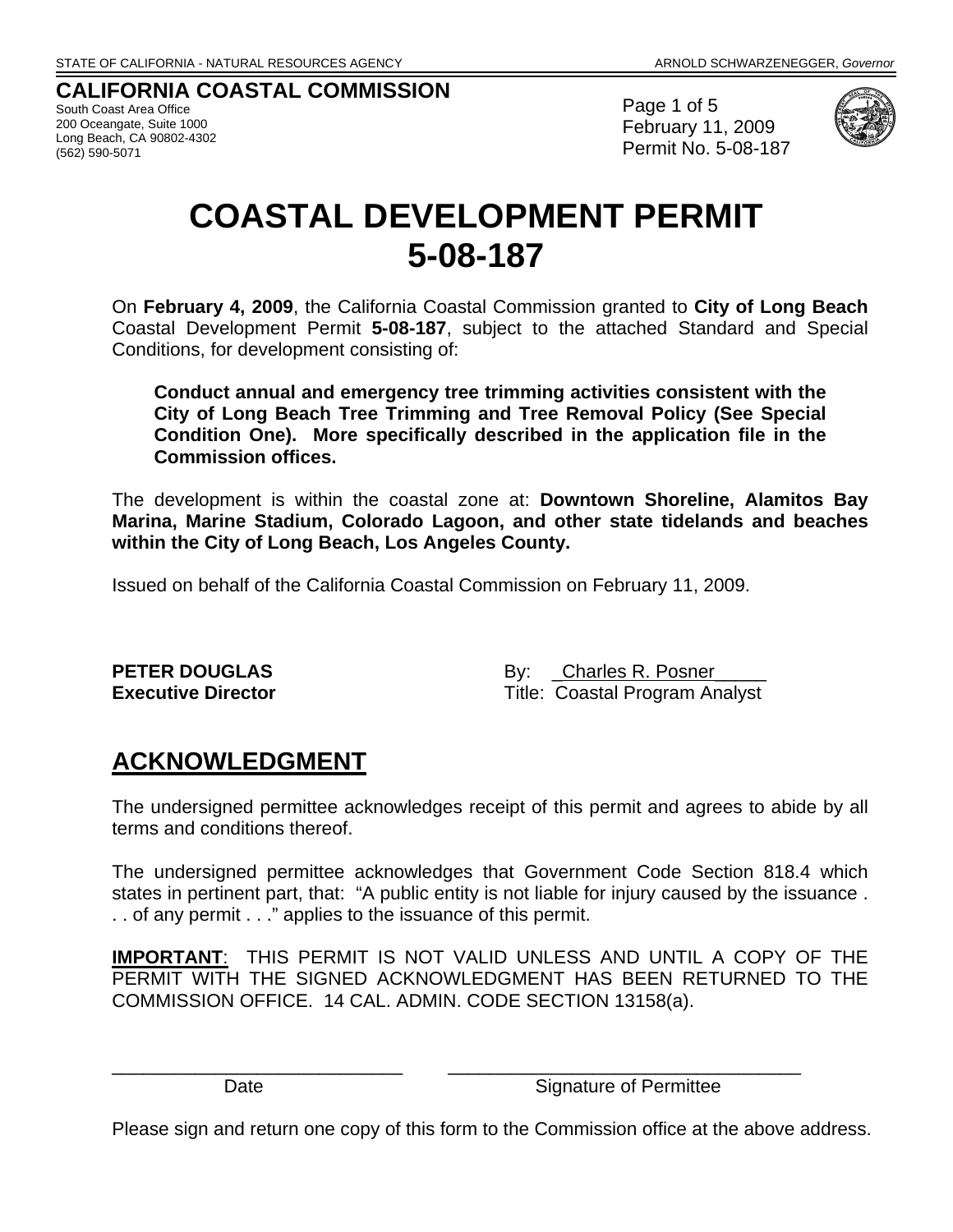### COASTAL DEVELOPMENT PERMIT 5-08-187 Page 2 of 5

# **STANDARD CONDITIONS**

- 1. **Notice of Receipt and Acknowledgment**. The permit is not valid and development shall not commence until a copy of the permit, signed by the permittee or authorized agent, acknowledging receipt of the permit and acceptance of the terms and conditions, is returned to the Commission office.
- 2. **Expiration.** If development has not commenced, the permit will expire two years from the date on which the Commission voted on the application. Development shall be pursued in a diligent manner and completed in a reasonable period of time. Application for extension of the permit must be made prior to the expiration date.
- 3. **Interpretation**. Any questions of intent or interpretation of any condition will be resolved by the Executive Director or the Commission.
- 4. **Assignment**. The permit may be assigned to any qualified person, provided assignee files with the Commission an affidavit accepting all terms and conditions of the permit.
- 5. **Terms and Conditions Run with the Land**. These terms and conditions shall be perpetual, and it is the intention of the Commission and the permittee to bind all future owners and possessors of the subject property to the terms and conditions.

# **SPECIAL CONDITIONS**

1. Tree Trimming and Tree Removal Policy

Coastal Development Permit 5-08-187 approves annual and emergency tree trimming activities consistent with the following policy:

The purpose of this policy is to ensure the protection of bird nesting habitat protected by the Migratory Bird Treaty Act and the long-term protection of breeding, roosting, and nesting habitat of state and federally listed bird species, California bird species of special concern, and bird species that play an especially valuable role in the ecosystem. The City of Long Beach Department of Parks, Recreation and Marine is obligated to trim trees within the marine environment for the safety of the public and the protection of property. The trimming or removal of any tree that has been used for breeding and nesting within the past five years, determined by a qualified biologist, shall be undertaken in compliance with all applicable codes or regulations of the California Department of Fish and Game, the U.S. Fish and Wildlife Service and the U.S. Migratory Bird Treaty Act, and shall be conducted under the parameters described below.

Tree trimming or tree removal shall be prohibited during the breeding and nesting season of the bird species referenced above (January through September) unless the City of Long Beach Department of Parks, Recreation and Marine, in consultation with a qualified arborist, determines that a tree causes danger to public health and safety. A health and safety danger exists if a tree or branch is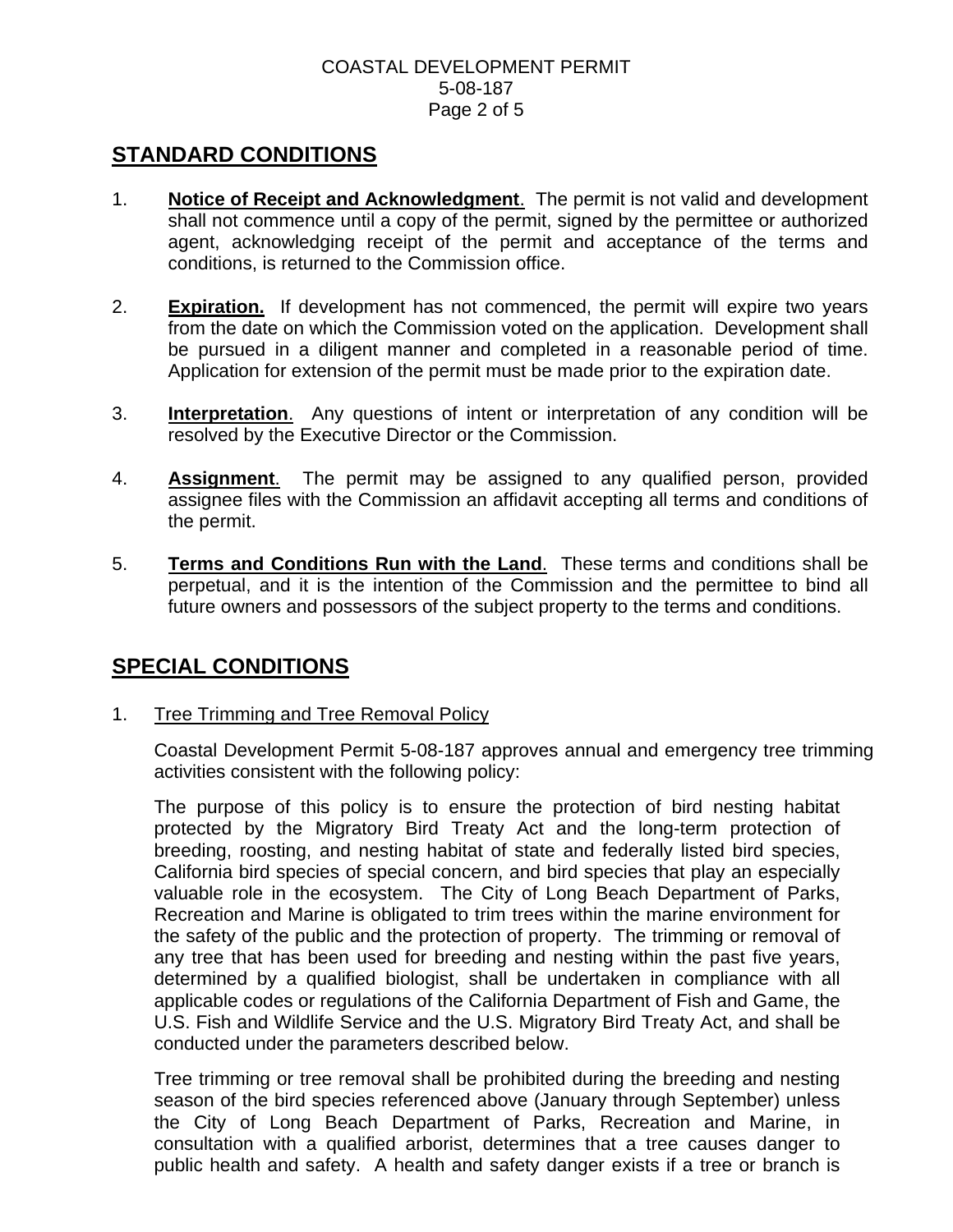### COASTAL DEVELOPMENT PERMIT 5-08-187 Page 3 of 5

dead, diseased, dying, or injured and said tree or branch is in imminent danger of collapse or breaking away. The City shall be proactive in identifying and addressing diseased, dying or injured trees as soon as possible in order to avoid habitat disturbances during the nesting season. Trees or branches with a nest that has been active anytime within the last five years shall not be removed or disturbed unless a health and safety danger exists.

The removal of any breeding and nesting tree shall require mitigation at a 1:1 ratio. A tree replacement planting plan for each tree replacement shall be developed to specify replacement tree location, tree type, tree size (no less than 36" box size), planting specifications, and a five-year monitoring program with specific performance standards. An annual monitoring report for tree replacement shall be submitted for the review and approval of the Executive Director of the Coastal Commission, the Director of the Parks, Recreation and Marine, and a representative of the Audubon Society. The Department of Parks, Recreation and Marine shall maintain the annual reports on file as public information and to be used for future tree trimming and removal decisions.

A. Tree Trimming During Non-Breeding and Non-Nesting Season (October through December)

1. Prior to tree trimming or removal, a qualified biologist or ornithologist shall survey the trees to be trimmed or removed to detect nests and submit a survey report to the City of Long Beach Department of Parks, Recreation and Marine, a representative of the Audubon Society, and the Executive Director of the Coastal Commission. The survey report shall include identification of all trees with nests. The Department of Parks, Recreation and Marine shall maintain a database of survey reports that includes a record of nesting trees that is available as public information and to be used for future tree trimming and removal decisions.

2. Any trimming of trees with nests shall be supervised by a qualified biologist or ornithologist and a qualified arborist to ensure that adequate nest support and foliage coverage is maintained in the tree, to the maximum extent feasible, in order to preserve the nesting habitat. Trimming of any nesting trees shall occur in such a way that the support structure of existing nests will not be trimmed and existing nests will be preserved, unless the Department of Parks, Recreation and Marine, in consultation with a qualified arborist, determines that such trimming is necessary to protect the health and safety of the public. The amount of trimming at any one time shall be limited to preserve the suitability of the nesting tree for breeding and/or nesting habitat.

Trees or branches with a nest that has been active anytime within the last five years shall not be removed or disturbed unless a health and safety danger exists.

3. Trimming may not proceed if a nest is found and evidence of courtship or nesting behavior is observed at the site. In the event that any birds continue to occupy trees during the non-nesting season, trimming shall not take place until a qualified biologist or ornithologist has assessed the site,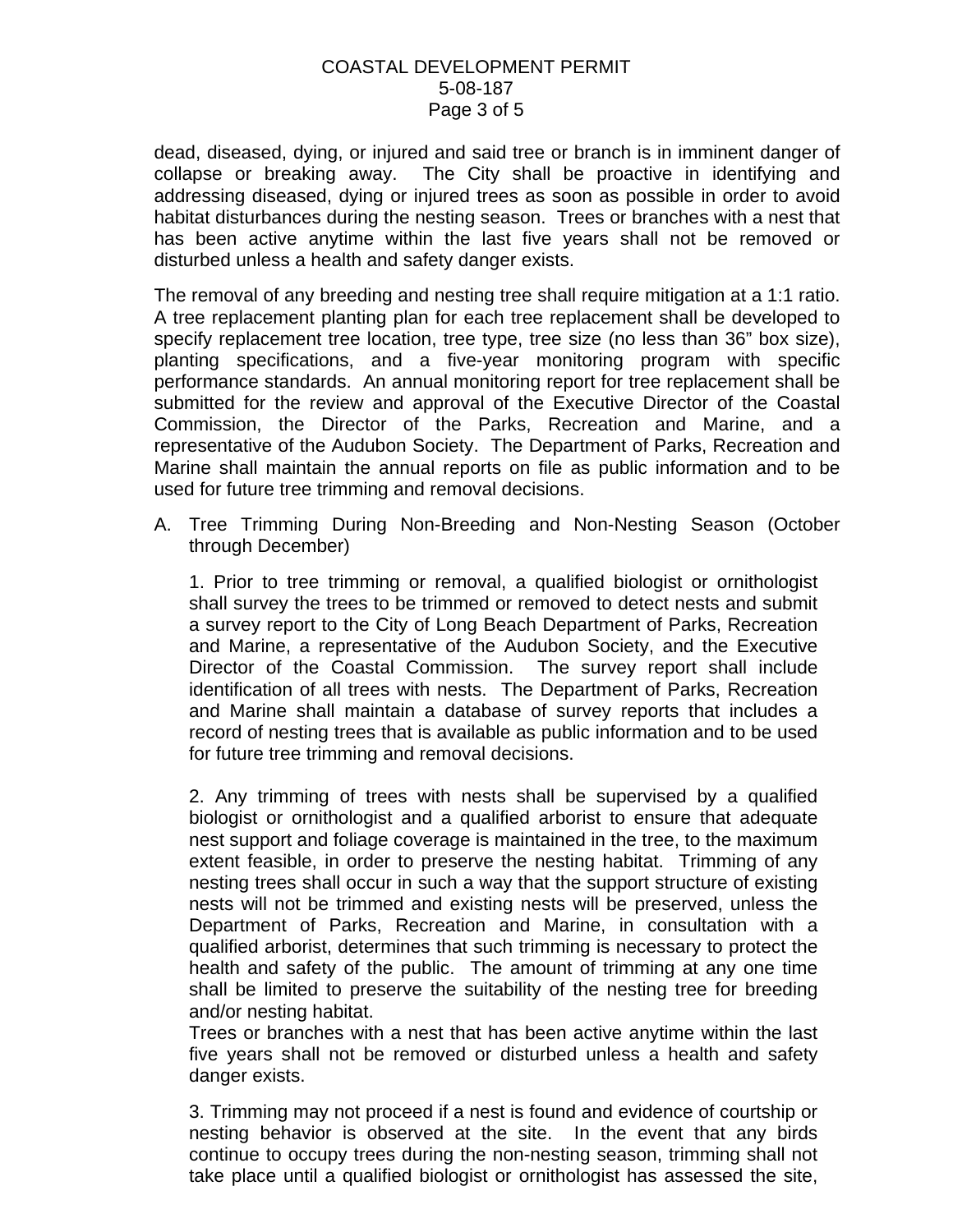#### COASTAL DEVELOPMENT PERMIT 5-08-187 Page 4 of 5

determined that courtship behavior has ceased, and given approval to proceed within 300 feet of any occupied tree.

B. Tree Trimming or Removal During Breeding and Nesting Season (January through September). If tree trimming or removal activities cannot feasibly avoid the breeding season because a health and safety danger exists, the following guidelines must be followed:

1. A qualified biologist or ornithologist shall conduct surveys and submit a report at least one week prior to the trimming or removal of a tree (only if it is posing a health or safety danger) to detect any breeding or nesting behavior in or within 300 feet of the work area. A tree trimming and/or removal plan shall be prepared by an arborist in consultation with the qualified biologist or ornithologist and a representative of the Audubon Society. The survey report and tree trimming and/or removal plan shall be submitted for the review and approval of the Executive Director of the Coastal Commission, the Department of Fish and Game, the U.S. Fish and Wildlife Service, and the Director of the Parks, Recreation and Marine. The Department of Parks, Recreation and Marine shall maintain the plans on file as public information and to be used for future tree trimming and removal decisions. The plan shall incorporate the following:

a. A description of how work will occur.

b. Work must be performed using non-mechanized hand tools to the maximum extent feasible.

c. Limits of tree trimming and/or removal shall be established in the field with flagging and stakes or construction fencing.

d. Steps shall be taken to ensure that tree trimming will be the minimum necessary to address the health and safety danger while avoiding or minimizing impacts to breeding and nesting birds and their habitat.

2. Prior to commencement of tree trimming and/or removal the City of Long Beach Department of Parks, Recreation and Marine shall notify in writing the Executive Director of the Coastal Commission, the Department of Fish and Game, and the U.S. Fish and Wildlife Service of the intent to commence tree trimming or removal.

All tree trimming and tree removal shall be conducted in strict compliance with this policy. All trimmings must be removed from the site at the end of the business day and disposed of at an appropriate location. Any proposed change or deviation from the approved policy must be submitted for review by the Executive Director to determine whether an amendment to this coastal development permit is required.

## 2. Resource Agencies

The permittee shall comply with all requirements, requests and mitigation measures from the California Department of Fish and Game, Regional Water Quality Control Board, U.S. Army Corps of Engineers, and the U.S. Fish and Wildlife Service with